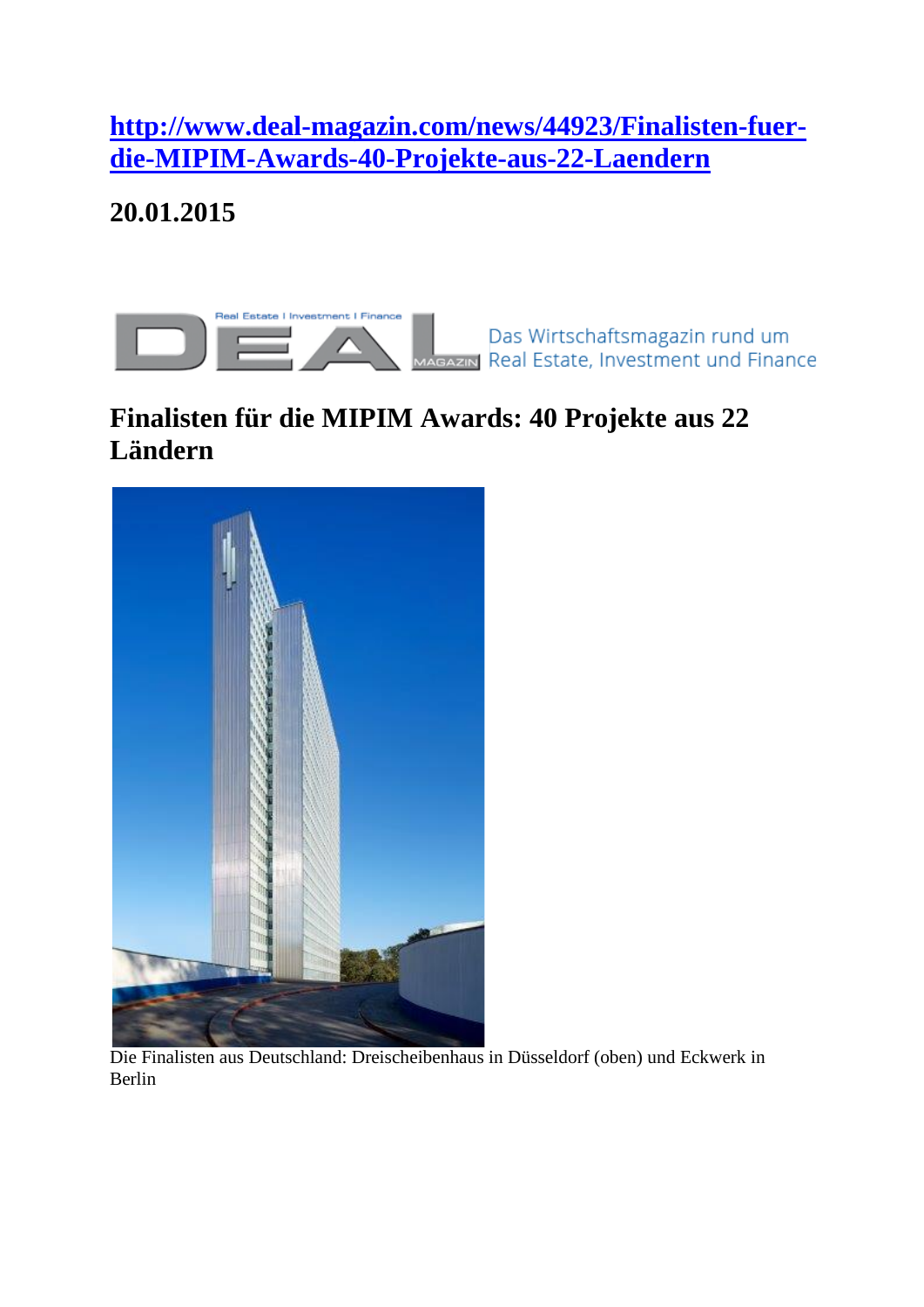

Gestern wurden die 40 Finalisten für die MIPIM Awards 2015 bekannt gegeben, die von einer Jury bestehend aus internationalen Vertretern der Immobilienbranche gewählt wurden. Die MIPIM Awards sind in diesem Jahr mit Anwärtern aus 22 Ländern noch internationaler (gegenüber 16 im Jahr 2014). Erstmals dabei sind Kanada, Australien, Saudi-Arabien, Argentinien, Indonesien und Senegal.

Aus Frankreich und Großbritannien sind noch jeweils vier Projekte, aus Asien (China, Japan, Indonesien und Hong Kong) acht und aus den nordischen Ländern (Dänemark, Finnland, Norwegen und Schweden) sieben Projekte im Wettbewerb.

In diesem Jahr gibt es auch die Kategorie "Bestes Zukunfts-Mega-Projekt" für Immobilienprojekte mit einer Fläche von mehr als 100.000 m² und Baubeginn im Jahr 2014 oder 2015. Außerdem hat die Jury in diesem Jahr fünf Projekte für den "Special Jury Award" ausgewählt. Der Favorit und die Gewinner der anderen Kategorien werden in der Awards-Zeremonie bekannt gegeben.

Die Gewinner werden zu gleichen Teilen von den Messebesuchern vor Ort in Cannes und durch die Jury gewählt.

Zum vierten Mal in Folge geht der "People's Choice Award" an das Projekt, das die meisten Stimmen im Rahmen eines Online-Votings vor der MIPIM erhält. In Kürze besteht die Möglichkeit, auf der Website und auf der Facebook-Seite der MIPIM für diese Kategorie abzustimmen.

Barbara Knoflach, Vorstandsvorsitzende der SEB Asset Management AG und Jury-Präsidentin, gab ein erstes Interview zur Auswahl 2015 nach der Jurysitzung. Die Finalisten der MIPIM Awards 2015 sind:

BEST HOTEL & TOURISM RESORT (BESTE HOTEL- & TOURISMUSANLAGE)

Center Parcs Woburn Forest Bedfordshire, Großbritannien Architect: Holder Mathias Developer: Center Parcs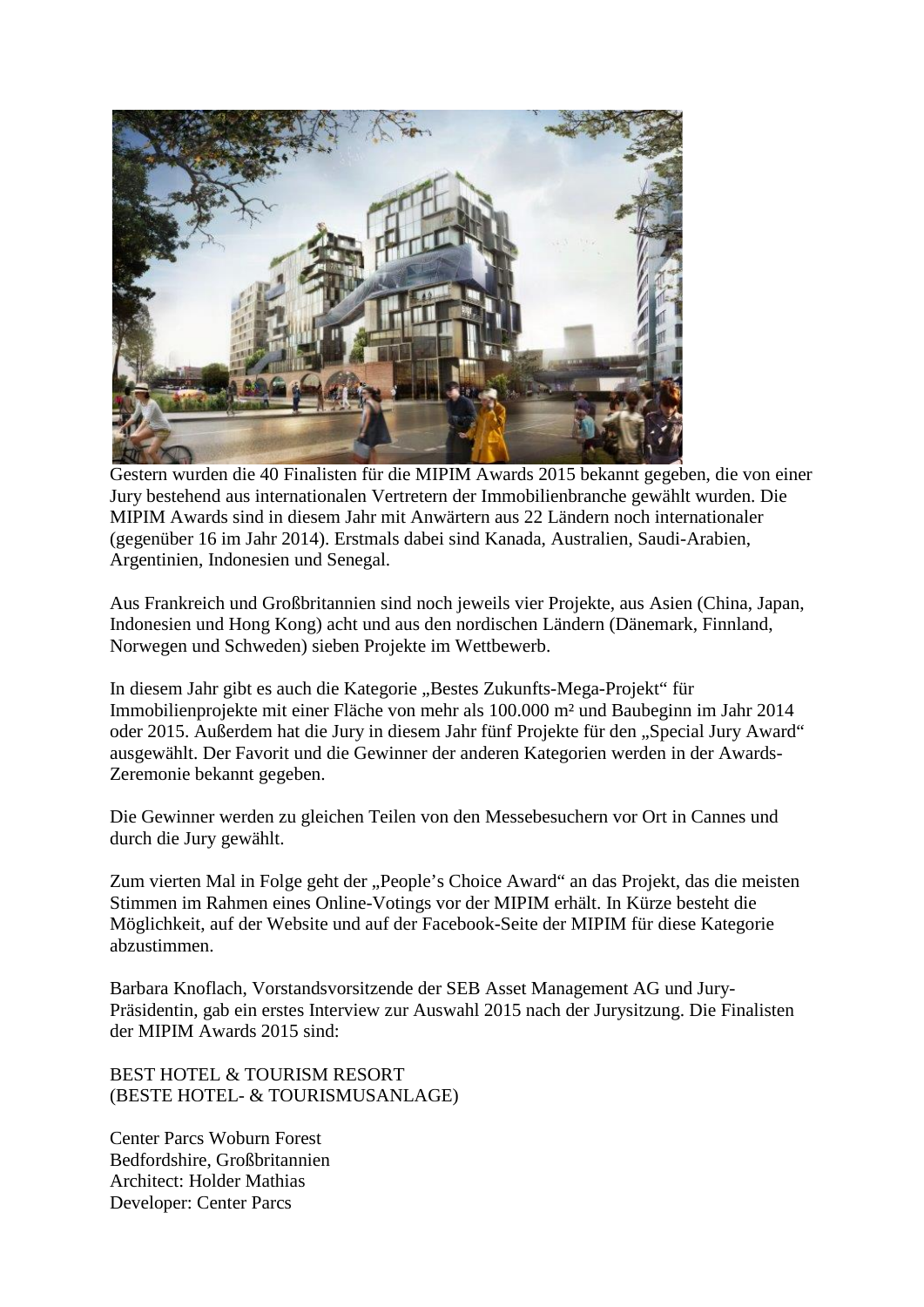Other: WTI, Schletterer, Edmond Shipway, PBA

Delta Toronto® Toronto, Kanada Architect: Page + Steele / IBI Group Architects Developer: GWL Realty Advisors Other: Delta Hotels and Resorts®

Raffles Istanbul Zorlu Center Istanbul, Türkei Architect: EAA / HBA Developer: Zorlu Yapi Yatirim

St Regis Hotel Chengdu, China Architect: China Southwest Architectural Design and Research Institute Developer: Evergo Enterprises (Chengdu) Company Limited

BEST INDUSTRIAL & LOGISTICS DEVELOPMENT (BESTER INDUSTRIE- UND LOGISTIKKOMPLEX)

AGC Technovation Centre Gosselies, Belgien Architect: ASSAR ARCHITECTS Developer: AGC Glass Europe

Parc PME Newton Bruxelles, Belgien Architect: DDS & Partners / BAEB Developer: Citydev Brussels

Würth Svenska AB Örebro, Schweden Architect: White Developer: Würth Svenska AB

BEST INNOVATIVE GREEN BUILDING (INNOVATIVSTES ÖKOLOGISCHES PROJEKT)

Kastelli – Community Centre, Lifecycle Project Oulu, Finnland Architect: Lahdelma & Mahlamäki Architects Developer: Client City of Oulu Other: Lemminkäinen Building Construction (Design and Build Contractor)

One Central Park Sydney, Australien Architect: Ateliers Jean Nouvel Developer: Frasers Property Australia, Sekisui House Australia Other: PTW Architects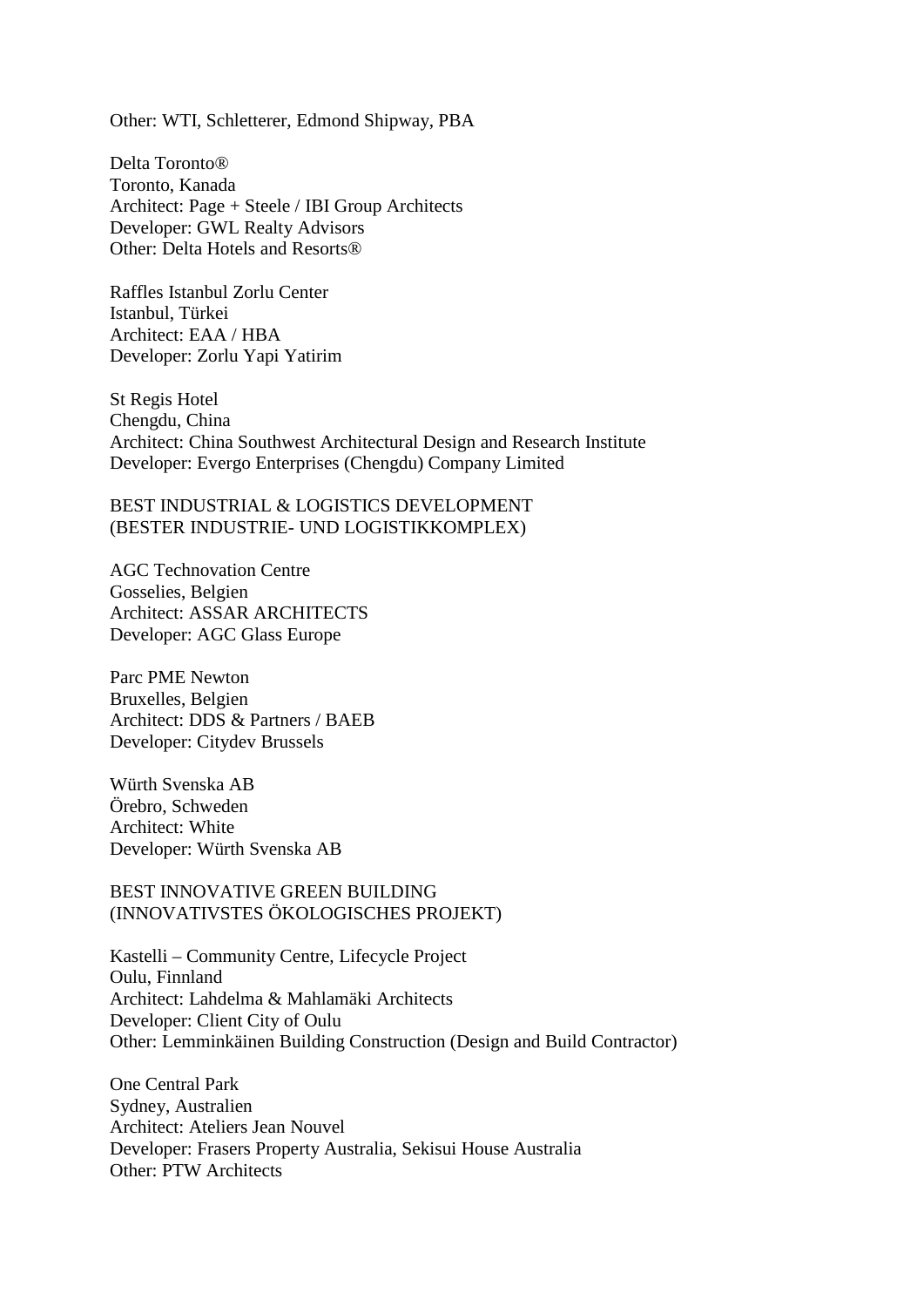Powerhouse Kjørbo Oslo, Norwegen Architect: Snøhetta AS Developer: Entra Asa Other: Skanska, Asplan Viak, Sapa, Hydro, Zero

The Edge Amsterdam, Niederlande Architect: PLP Architecture Developer: OVG Real Estate Other: Deloitte (primary occupier), Philips (partner in LoE system), G&S bouw (constructor), ABN Amro (financier), Deems (engineering consultant), Deka Immobilien (owner)

## BEST OFFICE & BUSINESS DEVELOPMENT (BESTER BÜRO- UND GESCHÄFTSKOMPLEX)

Selcuk Ecza HQ Istanbul, Türkei Architect: Tabanlioglu Architects: Melkan Gürsel & Murat Tabanlioglu Developer : Selcuk Ecza Holding

The Otemachi Tower Tokyo, Japan Design Architect: Kohn Pedersen Fox Associates Architecte : Kerry Hill Architects – Interiors Aman Hotel Developer: Tokyo Tatemono Co., Ltd.

VMware Campus Palo Alto, Kalifornien, USA Architect: Form4 Architecture Developer : VMware/Hines

Xi'an Jiaotong – Liverpool University Administration Information Building Suzhou, China Architect: Aedas Developer: Suzhou Industrial Park Education Development & Investment Company Other: Suzhou Institute of Architectural Design Co., Ltd (Structural Engineer Firm / Civil Engineer Firm / MEP Engineer Firm); ShenYang YuanDa Aluminium Industry Engineering Co., Ltd (Curtain Wall Contractor); Lead Dao Technology and Engineering Ltd (Facade Consultancy); VMZINC (Building Material Supplier)

BEST REFURBISHED BUILDING (BESTES SANIERTES GEBÄUDE)

Aldwych Quarter London, Großbritannien Architect: John Robertson Architects Developer: JLL Other: ISG

Dreischeibenhaus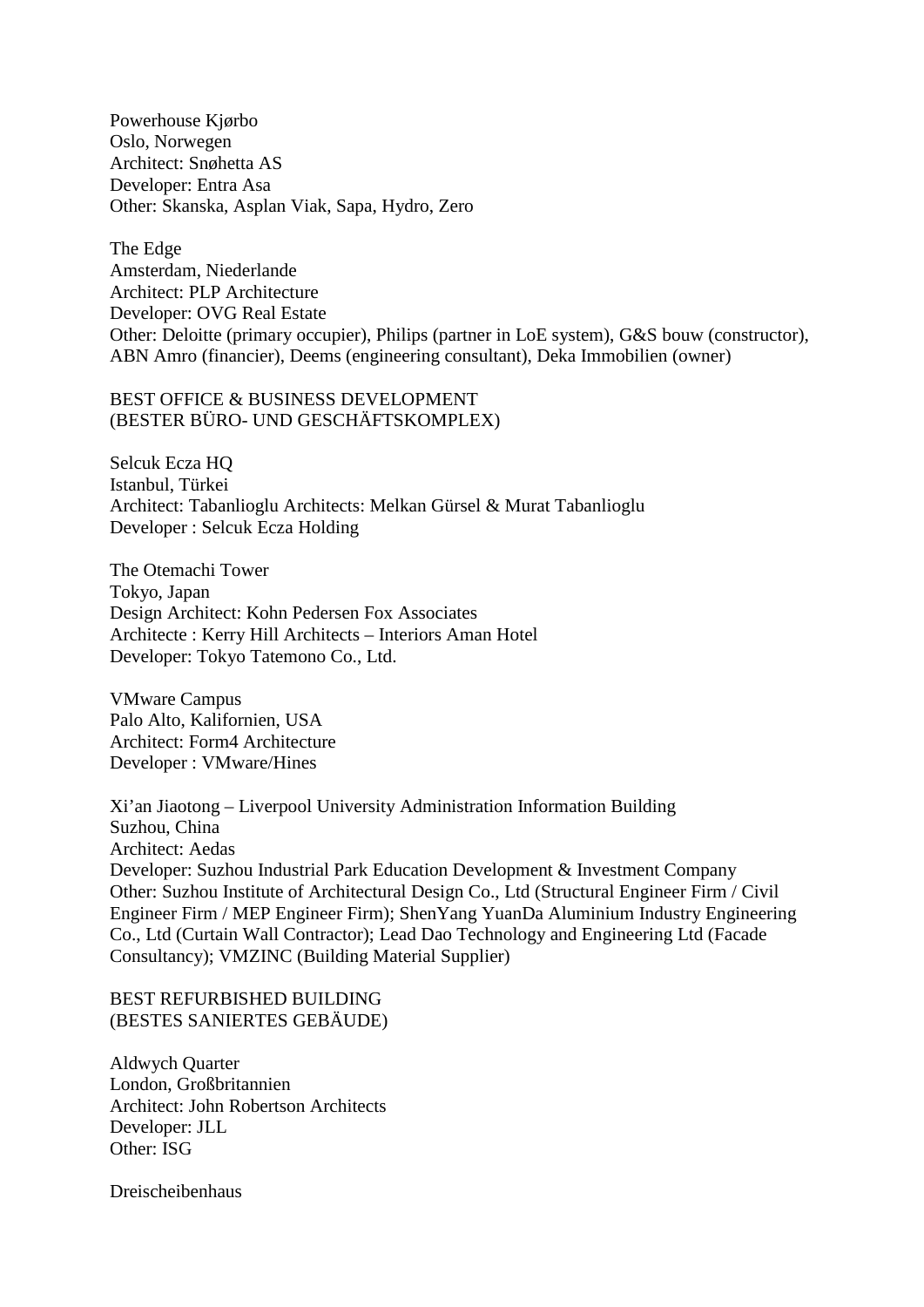Dusseldorf, Deutschland Investor/Developer: MOMENI Group Developer: MOMENI Projektentwicklung GmbH Architect: HPP Hentrich – Petschnigg & Partner GmbH + Co. KG Other: Black Horse Investments GmbH (Joint-Venture Partner)

King Fahad National Library Riyadh, Saudi-Arabien Architect: Gerber Architekten Developer: Arriyadh Development Authority

Segreen Business Park Segrate, Milan, Italien Architect: Lombardini22 srl Developer: CBRE Global Investors SGR SPA

BEST RESIDENTIAL DEVELOPMENT (BESTES WOHNPROJEKT)

Cayan Tower Dubai, Vereinigte Arabische Emirate Architect: Skidmore Owings and Merrill Developer : Cayan Group

Krøyers Plads I Copenhagen, Dänemark Architect: Vilhelm Lauritzen Architects & COBE Architects Developer: NCC Bolig A/S

One Central Park Sydney, Australien Architect: Ateliers Jean Nouvel Developer: Frasers Property Australia, Sekisui House Australia Other: PTW Architects

The Waterfront Stavanger, Norwegen Architect: AART architects, Studio Ludo Developer: Kruse-Smith

## BEST SHOPPING CENTRE(BESTES EINKAUFSZENTRUM)

**BEAUGRENELLE** Paris, Frankreich Architect: Valode & Pistre Owner/Developer: Apsys Other: BARBANEL/GEC (technical consultants)

Markthal Rotterdam Rotterdam, Niederlande Architect: MVRDV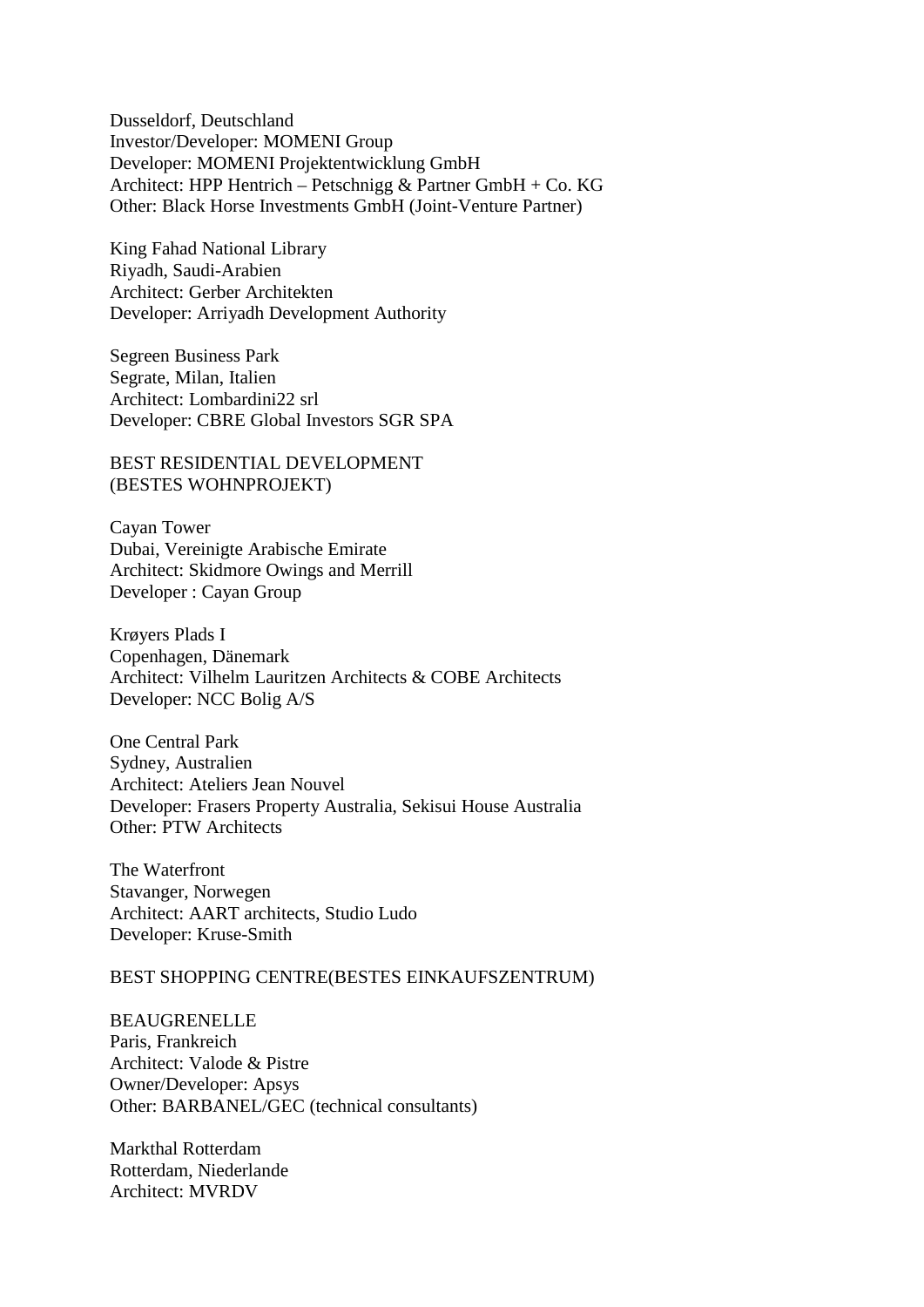Developer: Provast Other: Corio (investor market floor), Vesteda (residential investor), Amo Coenen and Iris Roskam (artists art piece)

Riverside 66 Tianiin, China Architect: Kohn Pedersen Fox Associates Developer: Hang Lung properties Ltd.

The Breeze BSD City Tangerang, Indonesien Architect: JERDE consultant (foreign architect) & Arcadia (local architect) Developer: PT Bumi Serpong Damai Tbk. (member of Sinarmas Land) Other: PT.TOTAL BANGUN PERSADA Tbk (main contractor, civil & structural engineer), PT.Jasira Utama (electrical engineer)

BEST URBAN REGENERATION PROJECT (BESTES STADTERNEUERUNGSPROJEKT)

Boulevard Euromediterranée – Marseille's new waterfront Marseille, Frankreich Architect: Ateliers Lion – Ilex – Kern et Associés Developer: Euromediterranée

Ghent, future-proofing a history city Ghent, Belgien Public authority/Developer/Initiator : City of Ghent Architect: Atelier Kempte-Thill, Aranda Pigem Vilalta Arquitectes / COUSSEE & GORIS architecten, Robbrecht & Daem / Marie-José Van Hee architecten , etc. Developer: SoGent, the city development agency and private developers Other: members of the Flanders Ghent Development Group

Queen Elizabeth Olympic Park London, Großbritannien Architect: Erect Architects with LUC landscape architect, James Corner Field Operations with Make Architects Developer: London Legacy Development Corporation Other : MACE, LDA Design with Hargreaves Associates, Atkins and Arup, Buro Four, BAM Nuttall, Balfour Beatty, Lagan, H. And J. Martin, ISG, Skandska, and Buckingham

Toranomon Hills Tokyo, Japan Architect: NIHON SEKKEI, INC. Developer: Mori Building Co., Ltd. Other: Tokyo Metropolitan Government (project executor)

## BEST FUTURA PROJECT (BESTES ZUKUNFTSPROJEKT)

Cité musicale départementale de l'Ile Seguin Boulogne-Billancourt, Frankreich Architect: Shigeru Ban Architects Europe – Agence Jean de Gastines Architectes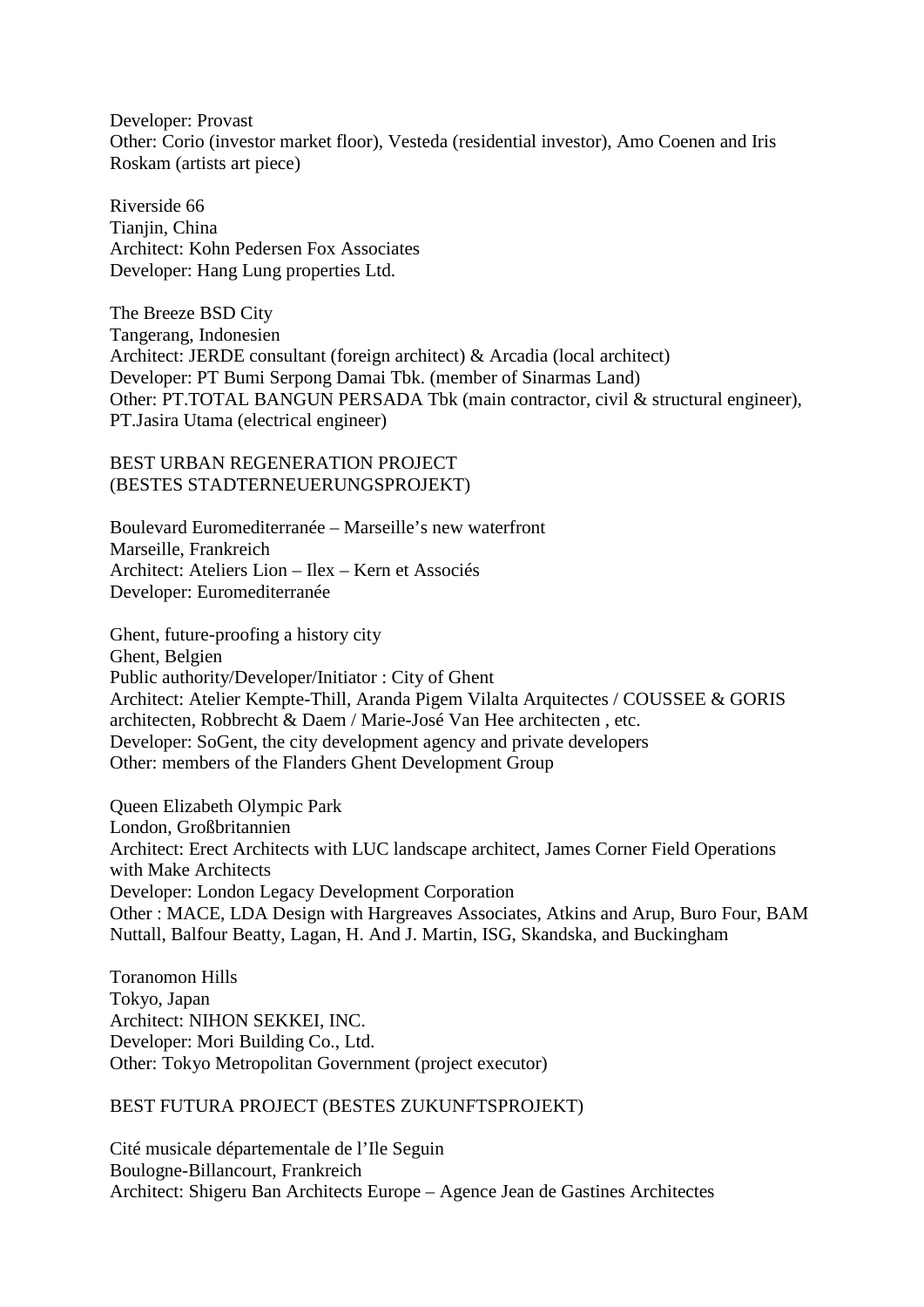Developer: Bouygues Bâtiment Ile-de-France Other: OFI InfraVia – Sodexo – TF1

Eckwerk Berlin Berlin, Deutschland Architect: Kleihues + Kleihues Gesellschaft von Architekten mbH / Graft Gesellschaft von Architekten mbH Developer: Genossenschaft für urbane Kreativität (cooperative for urban creativity) Other: Kaden + Partner, sbp GmbH, Winter beratende Ingenieure für Gebäudetechnik GmbH, HHP Berlin

Køge North Station Køge, Dänemark Architect: COBE Developer: Banedanmark, Køge Municipality, DSB Properties Other: DISSING+WEITLING, COWI

Mongkok Residence Hong Kong Architect: Aedas Developer: Good Standing (Hong Kong) Limited

BEST FUTURA MEGA PROJECT (BESTES ZUKUNFTS-MEGA-PROJEKT)

Isla de Marchi Audiovisual Center Buenos Aires, Argentinien Architect: Mario Roberto Alvarez Developer: Riva S.A.

New North Zealand Hospital Hilleroed, Dänemark Architect: Herzog & de Meuron Developer: Capital Region of Denmark Client : The Project Organization of the Capital Region of Denmark

Oxygen Eco-tower Jakarta, Indonesien Architect: Progetto CMR Engineering Integrated Services S.r.l. Developer/Client : Bimantra Citra Other : Tecnimont Civil Construction & Permasteelisa Group (project management), Cimolai (construction company)

PAI Fund Bologna, Italien Architect: Livia Piperno Developer: Prelios Integra

SPECIAL JURY AWARD

Boulevard Euromediterranée – Marseille's new waterfront